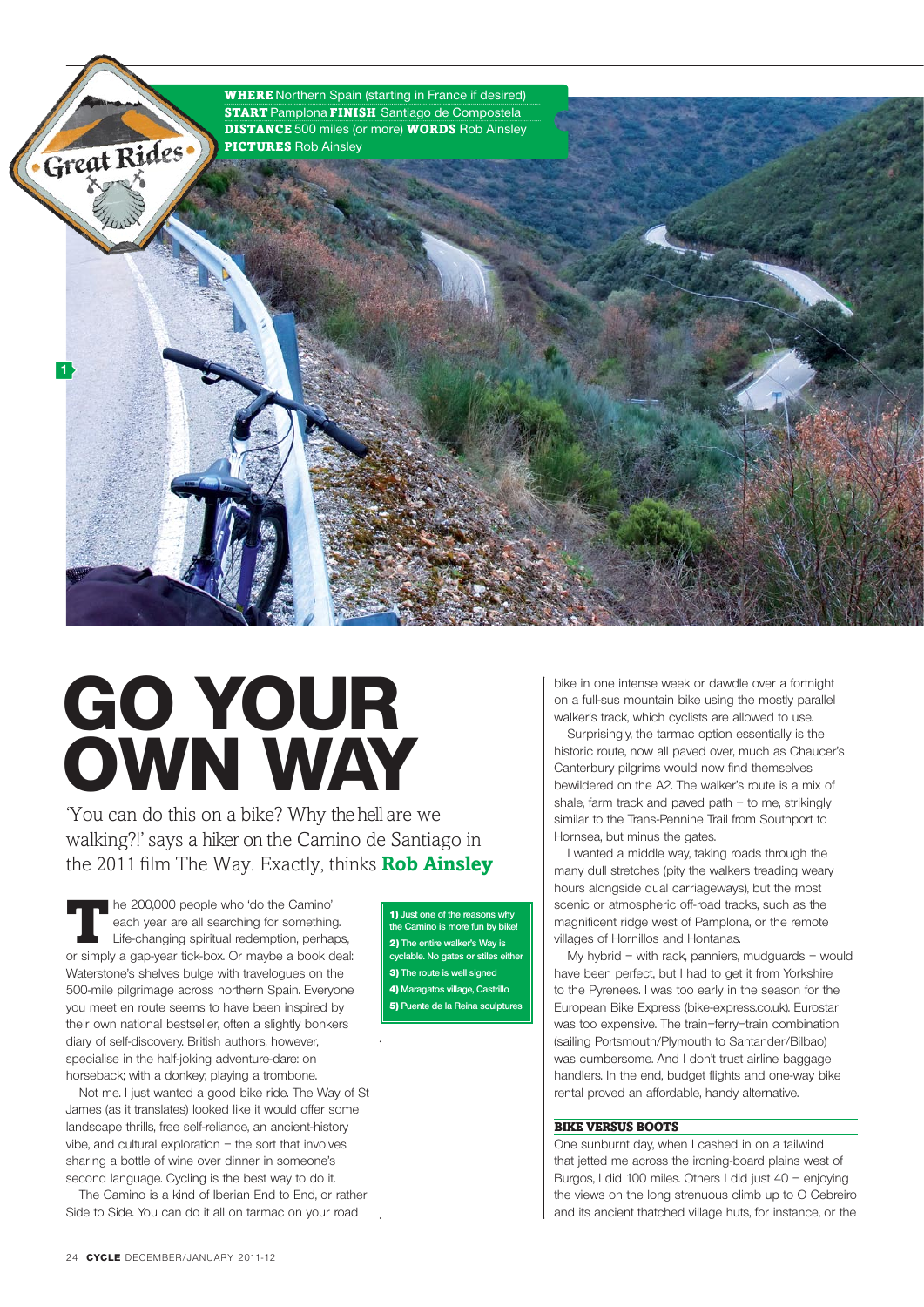shady tranquillity of wooded walker's tracks.

I was always relieved to be biking. Around a quarter of the walkers I met were injured, usually through overambitious schedules, having to take buses and revise timetables downwards. And unlike them, I could relish the handful of major downhills on the route, such as the long joyful road swoop down to the strange moved-and-rebuilt reservoir town of Porto Marin.

 And I still got all the history, the psychogeography, the delightful towns and villages. The scallop-shell inlays in

> the paving stones guided me right through their centres and main streets, past vibrant little markets, grand baroque churches and town hall facades. In Basque villages in the east, I picnicked watching locals practising pelota, their national sport, a sort of gloveless Eton Fives played in half of an aircraft hangar.

In between all the postcard villages, though, much of the Camino felt surprisingly non-Spanish. Out west you could be in Pennines farmland, or the Lake District. Especially when it starts raining. It's green out here for a reason, and a touch Celtic:

they drink cider and play the bagpipes.

Indeed, in Ligonde, a one-horse village where I gratefully squelched from a day's downpour into a modern refuge with disposable paper bedding, the owner of the restaurant-bar opposite entertained me and other cyclists with folksy bagpipe melodies in nonstandard tuning.

## St James's lark

Camino  $d_{\mathbf{P}}$ **Santiago** 

> Accommodation's plentiful, although in the hot and high season ( May to September) the most convenient hostels fill up by lunchtime with walkers who set out before dawn, and a few hard-line refuges are said to begrudge or even turn away cyclists. But on a bike you can always find somewhere beyond the reach of aching walkers' feet. In late March and early April, I had no trouble finding a bed, and mostly excellent weather; it's a good time to do it, as is October. Outside those times, many places close, and in between they're often full. Pilgrim hostels are basic – often just a mattress and blanket amid crowded bunks full of pig-farm snorers, plus a kitchen and bike store – but inexpensive.

 By day the Camino is traditionally a quiet business, one of meditation and introspection. Conversation extends little further than a cheery *ibuen camino!* from a leathery-skinned villager, or swapped with powerwalking retired Germans. That suited me fine; cycling is me-time, thinking-space, anyway. But in the evening, at your hostel or in the village bars, it's all sociable and lively. With new Facebook friends, I traded hearsay tales over a supermarket dinner and glass of local plonk. The dog that bites everyone going to Finisterre; that crazy American woman walking 60km a day; the Korean guy with a finger-sized hole in his foot…

There was plenty of slog, such as the final irritatingly hilly miles before Santiago. But there are many priceless images in the mental photo album too. The stork colony, clacking away in stunning red sandstone cliffs in Najera. Traditional old villages of the Maragatos



**2**





**3**

**you rself For 250 euros, I hired a trekking bike with rack, panniers and tools (from tournride.com) for two weeks. It was delivered to my hostel in Pamplona and I dropped it off at Santiago. Flights were £80. With cheap hostels etc. everything else came to £180.**